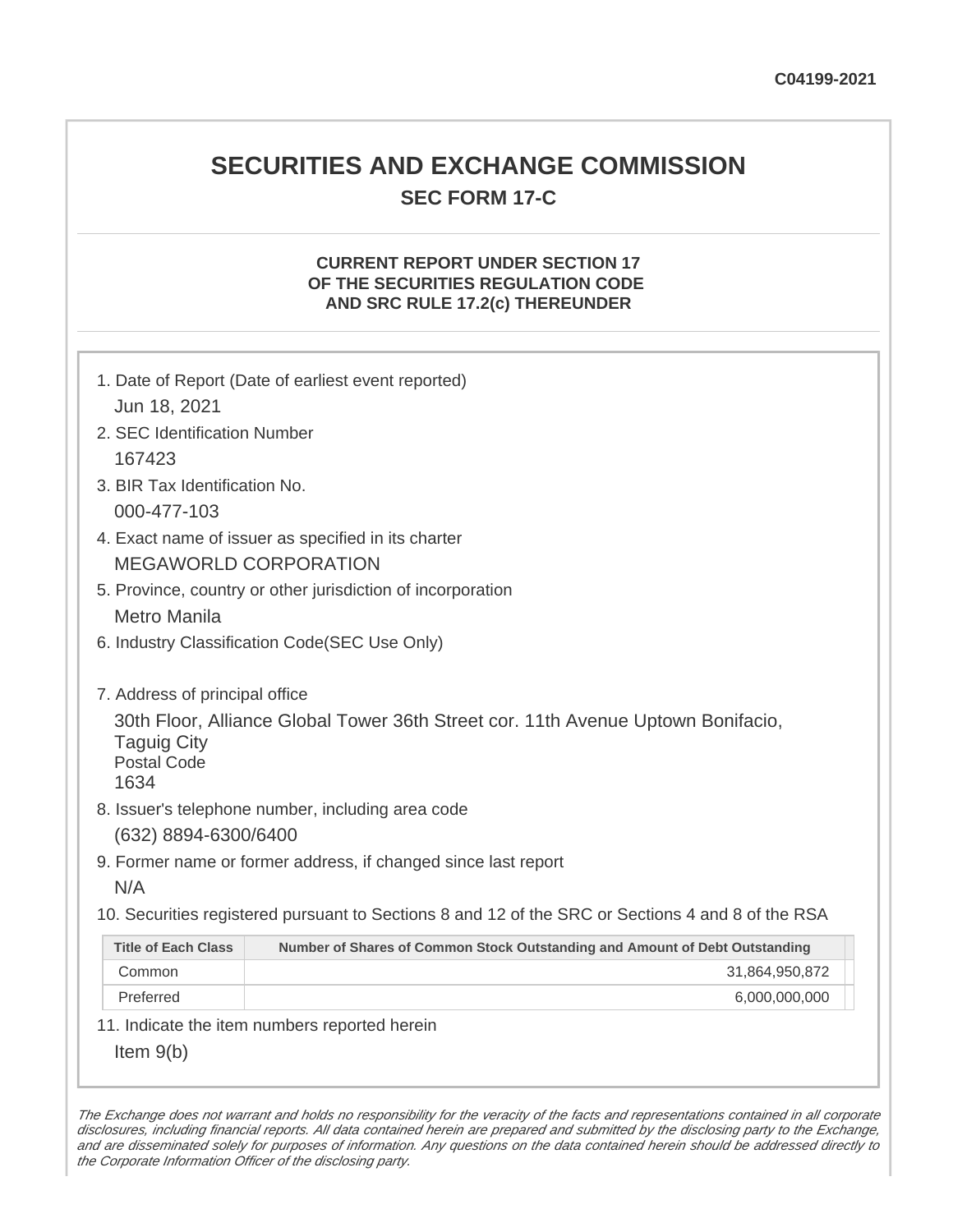

# **Megaworld Corporation MEG**

### **PSE Disclosure Form 4-24 - Results of Annual or Special Stockholders' Meeting References: SRC Rule 17 (SEC Form 17-C) and Section 4.4 of the Revised Disclosure Rules**

**Subject of the Disclosure**

Results of Annual Stockholders' Meeting

**Background/Description of the Disclosure**

Megaworld Corporation held its annual meeting of stockholders today, 18 June 2021 conducted through remote communication.

**List of elected directors for the ensuing year with their corresponding shareholdings in the Issuer**

| Name of Person       | <b>Shareholdings in the Listed Company</b> |               |                                                |
|----------------------|--------------------------------------------|---------------|------------------------------------------------|
|                      |                                            | <b>Direct</b> | <b>Indirect</b>                                |
| Andrew L. Tan        |                                            | $0 -$         |                                                |
| Katherine L. Tan     | 1,891,632                                  | $0 -$         |                                                |
| Kingson U. Sian      |                                            |               | 612,500 Lodgement thru PCD Nominee Corporation |
| Enrique Santos L. Sy | 80,553                                     | $0 -$         |                                                |
| Cresencio P. Aquino  |                                            | $0 -$         |                                                |
| Roberto S. Guevara   |                                            | $0 -$         |                                                |
| Jesus B. Varela      |                                            | $0 -$         |                                                |

**External auditor** Punongbayan & Araullo

**List of other material resolutions, transactions and corporate actions approved by the stockholders**

1. Approval of Minutes of the Annual Stockholders' Meeting held on 24 August 2020;

2. Appointment of Punongbayan & Araullo as independent auditors of the Company for the period ending December 31, 2021; and

3. Ratification of the acts and resolutions of the Board of Directors, Board Committees and Management adopted from 23 August 2020 until 17 June 2021.

**Other Relevant Information**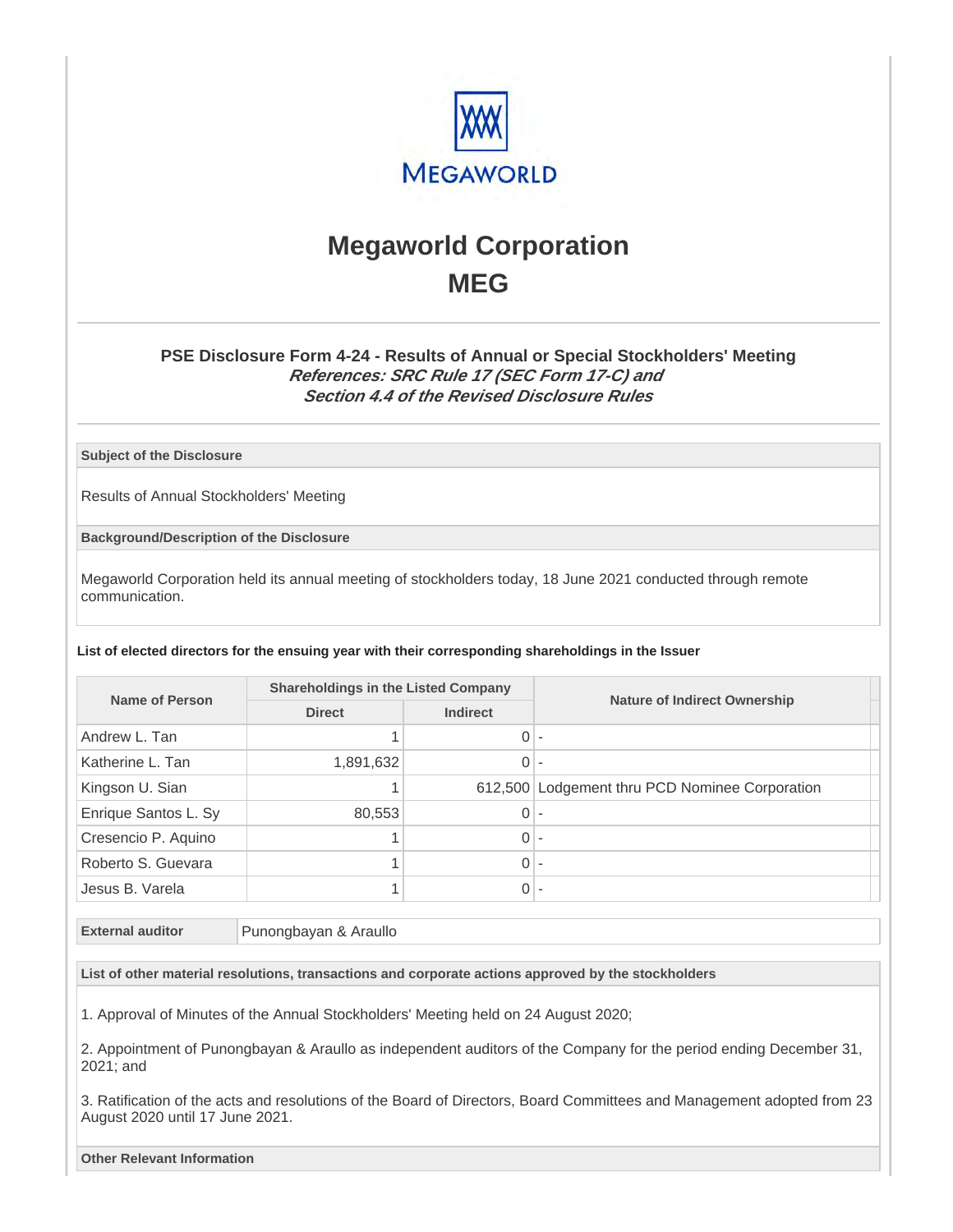The disclosure is amended to update the correct date in Item 1: FROM: 24 August 2021 TO: 24 August 2020

### **Filed on behalf by:**

| Name        | Michelle Llovido<br>Anna |
|-------------|--------------------------|
| Designation | Secretary                |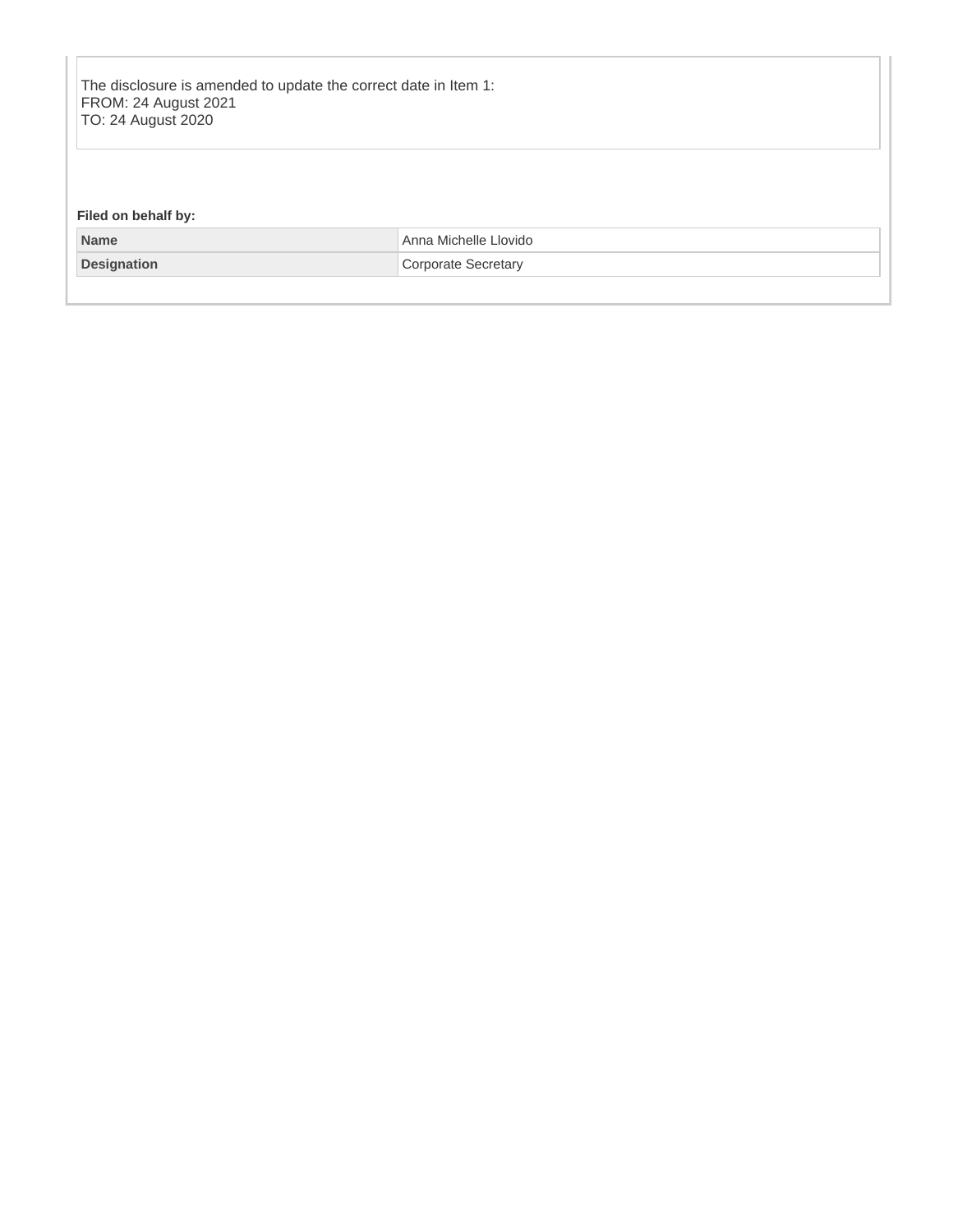#### **SECURITIES AND EXCHANGE COMMISSION SEC FORM 17-C CURRENT REPORT UNDER SECTION 17 OF THE SECURITIES REGULATION CODE AND SRC RULE 17.2 (c) THEREUNDER**

- 1. **18 June 2021**  Date of Report
- 2. SEC Identification Number: **167423** 3. BIR Tax Identification No: **000-477-103**
- 4. **MEGAWORLD CORPORATION**  Exact name of Issuer as specified in its charter
- 5. **Metro Manila** Province, Country or other jurisdiction of incorporation or organization
- 6. (SEC Use Only) Industry Classification Code
- 7. **30th Floor, Alliance Global Tower, 36th Street cor. 11th Avenue, Uptown Bonifacio, Taguig City 1634** Address of principal office
- 8. **(632) 8894-6300/6400**  Issuer's telephone number, including area code
- 9. Securities registered pursuant to Sections 8 and 12 of the SRC or Sections 4 and 8 of the RSA

| Title of Each Class | Number of Shares of Stock Outstanding |
|---------------------|---------------------------------------|
| <b>Common</b>       | 31.864.950.872                        |
| <b>Preferred</b>    | 6.000.000.000                         |
| Total               | 37,864,950,872                        |

#### 10. **Item 9(b)**

Megaworld Corporation held its annual meeting of stockholders today, 18 June 2021, conducted through remote communication. All of the members of the Board of Directors were present at the meeting.

Andrew L. Tan, Katherine L. Tan, Kingson U. Sian, Enrique Santos L. Sy, Jesus B. Varela, Cresencio P. Aquino and Roberto S. Guevara were elected to the Board of Directors. Messrs. Jesus B. Varela, Cresencio P. Aquino and Roberto S. Guevara will serve as independent directors of the company.

The stockholders also approved the Minutes of the Annual Stockholders' Meeting held on 24 August 2020, the engagement of Punongbayan & Araullo as independent auditors of the Company for the period ending December 31, 2021, and ratified the acts and resolutions of the Board of Directors, Board Committees, and Management adopted from 23 August 2020 until 17 June 2021.